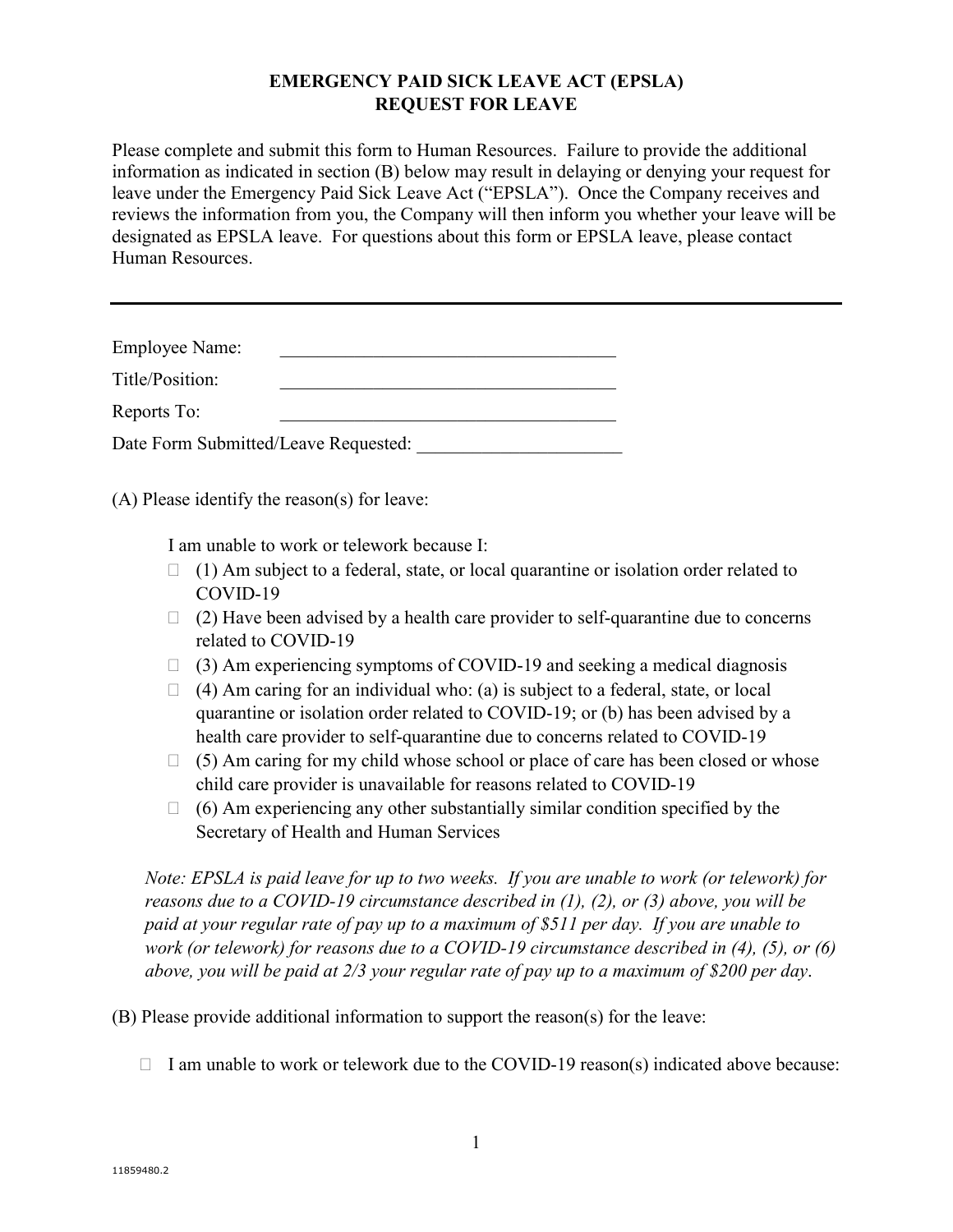$\Box$  Name of the federal, state, or local governmental entity placing me in quarantine or isolation related to COVID-19: \_\_\_\_\_\_\_\_\_\_\_\_\_\_\_\_\_\_\_\_\_\_\_\_\_\_\_\_\_\_\_\_\_\_\_\_\_\_\_\_\_\_\_\_\_\_

 $\mathcal{L}_\text{G}$  , and the contribution of the contribution of the contribution of the contribution of the contribution of the contribution of the contribution of the contribution of the contribution of the contribution of t  $\mathcal{L}_\text{G}$  , and the contribution of the contribution of the contribution of the contribution of the contribution of the contribution of the contribution of the contribution of the contribution of the contribution of t

 $\mathcal{L}_\text{max}$  and  $\mathcal{L}_\text{max}$  and  $\mathcal{L}_\text{max}$  and  $\mathcal{L}_\text{max}$  and  $\mathcal{L}_\text{max}$  and  $\mathcal{L}_\text{max}$ 

 $\mathcal{L}_\text{max}$  and  $\mathcal{L}_\text{max}$  and  $\mathcal{L}_\text{max}$  and  $\mathcal{L}_\text{max}$  and  $\mathcal{L}_\text{max}$  and  $\mathcal{L}_\text{max}$ 

\_\_\_\_\_\_\_\_\_\_\_\_\_\_\_\_\_\_\_\_\_\_\_\_\_\_\_\_\_\_\_\_\_\_\_\_\_\_\_\_\_\_\_\_\_\_\_\_\_\_\_\_\_\_\_\_\_\_\_\_\_\_\_\_\_\_\_\_\_\_\_\_\_\_\_\_\_\_

 $\mathcal{L}_\text{max}$  and  $\mathcal{L}_\text{max}$  and  $\mathcal{L}_\text{max}$  and  $\mathcal{L}_\text{max}$  and  $\mathcal{L}_\text{max}$  and  $\mathcal{L}_\text{max}$ 

 $\mathcal{L}_\text{max}$  , and the contribution of the contribution of the contribution of the contribution of the contribution of

 $\mathcal{L}_\text{max}$  and  $\mathcal{L}_\text{max}$  and  $\mathcal{L}_\text{max}$  and  $\mathcal{L}_\text{max}$  and  $\mathcal{L}_\text{max}$  and  $\mathcal{L}_\text{max}$ 

- $\Box$  Name, title and address of the health care provider advising me to self-quarantine due to concerns related to COVID-19:
- $\Box$  Name of the federal, state, or local governmental entity placing the individual for whom I am caring in quarantine or isolation related to COVID-19:

The name of the individual for whom I am caring and relation to me:

 $\Box$  Name, title and address of the health care provider advising the individual for whom I am caring to self-quarantine due to concerns related to COVID-19:

The name of the individual for whom I am caring and relation to me:

- $\Box$  For caring for my child(ren) due to closure of school or place of care, or child care provider unavailability for reasons related to COVID-19:
	- o Name(s) and ages(s) of the child(ren): \_\_\_\_\_\_\_\_\_\_\_\_\_\_\_\_\_\_\_\_\_\_\_\_\_\_\_\_\_\_\_\_\_\_
	- o Name(s) of school(s) or place(s) of care that has been closed or name of care giver provider who is unavailable due to COVID-19 precuations:

\_\_\_\_\_\_\_\_\_\_\_\_\_\_\_\_\_\_\_\_\_\_\_\_\_\_\_\_\_\_\_\_\_\_\_\_\_\_\_\_\_\_\_\_\_\_\_\_\_\_\_\_\_\_\_\_\_\_\_\_\_\_\_\_\_

- $\circ$  I confirm that no other person will be providing care for my child(ren) during the period for which leave is requested, and that if such child(ren) is older than fourteen, special circumstances exist requiring me to provide care. \_\_\_\_\_\_\_\_\_\_ (initial)
- (C) Please provide the dates of the requested leave:

Leave to begin on: Leave to end on: